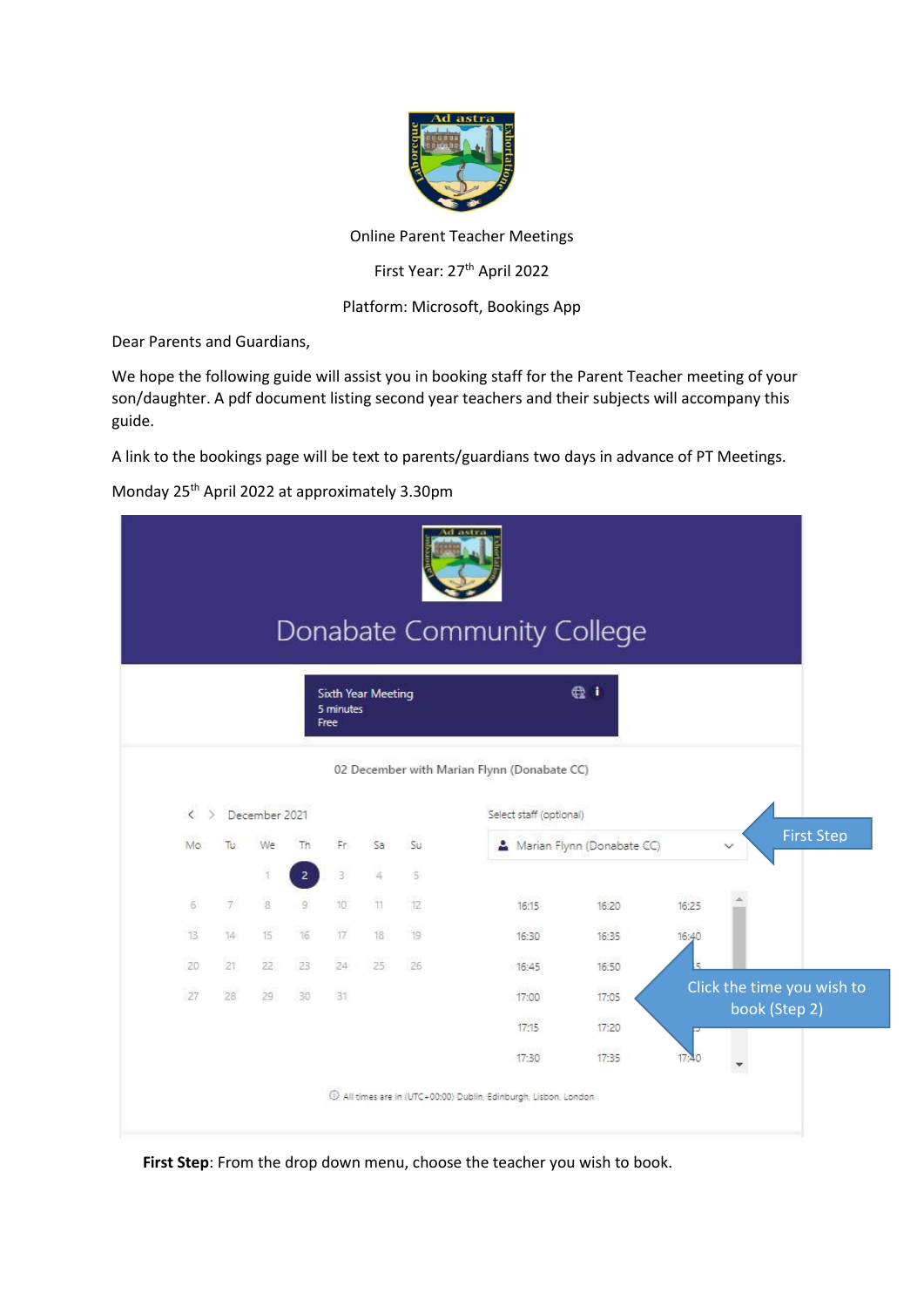**Step Two**: Click on the time to book the teacher.

Fill in the remainder of the form as the sample demonstrates below:

|                                   |                                         | Add your details                                                                                                                   | Enter your name<br>and email address |                                             |  |
|-----------------------------------|-----------------------------------------|------------------------------------------------------------------------------------------------------------------------------------|--------------------------------------|---------------------------------------------|--|
|                                   | Marian Flynn                            |                                                                                                                                    |                                      |                                             |  |
|                                   | marianflynn@ddletb.ie                   |                                                                                                                                    |                                      |                                             |  |
|                                   |                                         | Provide additional information                                                                                                     |                                      | Please enter your<br>son/daughter's<br>name |  |
|                                   | Please Enter Student Name<br>Mary Smith |                                                                                                                                    |                                      |                                             |  |
| Data Information,<br>please tick. | Platform.                               | Dear Parent/Guardian, submission of your email address is to facilitate our online PT Meeting through our Microsoft<br><b>Book</b> | <b>Click Book</b>                    |                                             |  |
|                                   |                                         | The Policies and Practices of Donabate Community College apply to the use of your data                                             |                                      |                                             |  |
|                                   |                                         | Powered by Microsoft Bookings<br>@ 2021 Microsoft                                                                                  |                                      |                                             |  |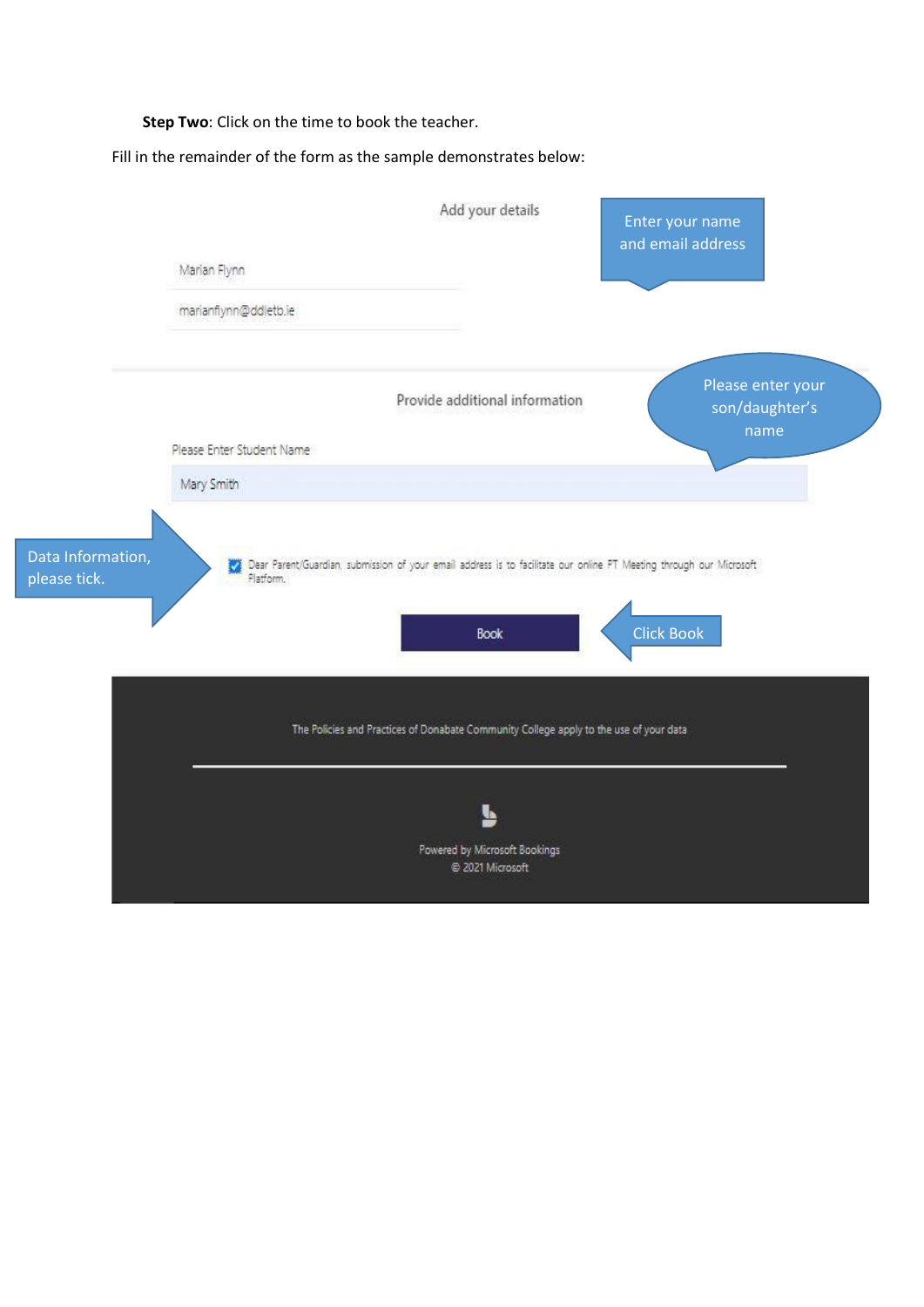

Once Book is clicked, the following message will appear, click OK

The following screen then displays with option "new booking" to book the next teacher you wish to meet. You will receive email confirmation of your booking.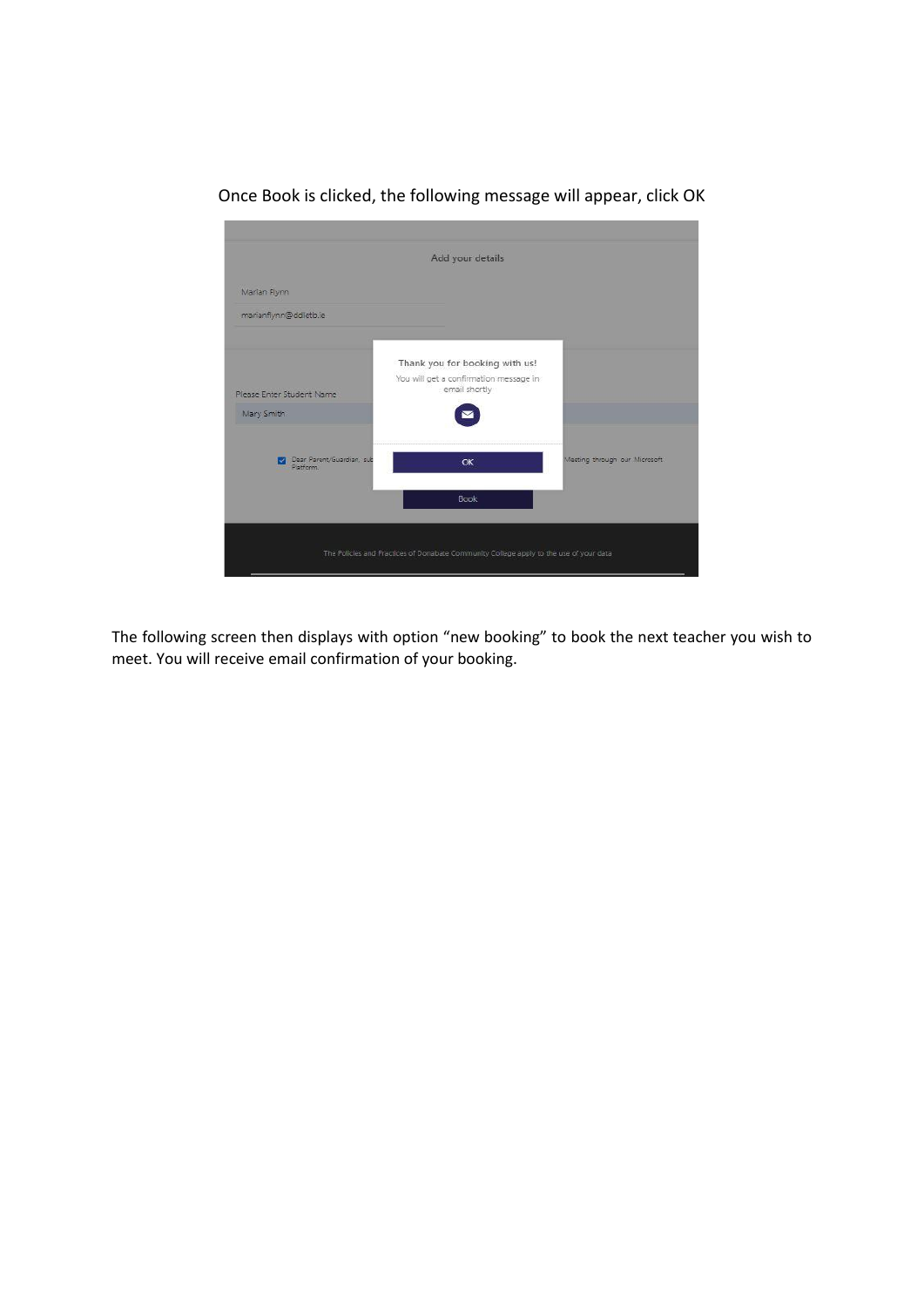

# Donabate Community College



## **Additional Information:**

## **We recommend:**

Checking the staff list attached to this document for the names of your son/daughter's teachers. Please do not click on "Anyone". This is a default that we have requested removed.

As some teachers' surnames are close in spelling, please ensure from the attached list that you are booking the correct teacher.

That you book meetings strategically, once the available teacher time slots have been booked, the teacher is unavailable to further bookings.

Downloading the Teams App

Making sure that your bookings are saved to your digital calendar

## **Gentle Reminders:**

- o Meetings will be strictly of 5-minute duration, and will end at that point. As meetings will end at the 5 minute intervals, we ask that you monitor the time so that your conversation is not cut off mid-sentence.
- $\circ$  Bookings may be made up to one hour before the PT meeting is due to begin.

**As you are booking your slots, jot down the teacher and booking time on paper, (sometimes paper and pen comes to the rescue) as an aide to memory. Only book teachers which teach your son/daughter.**